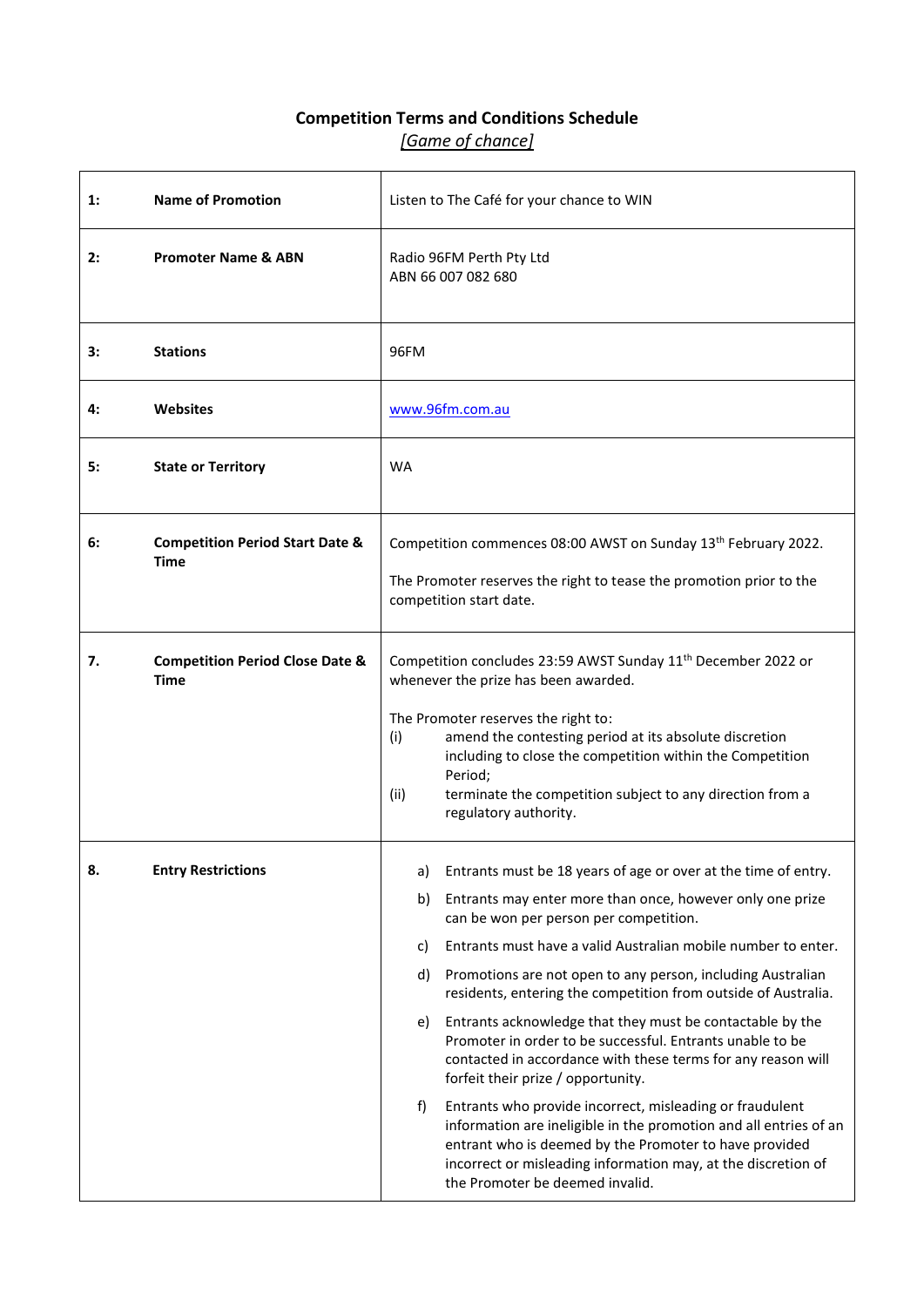|     |                              | g)                                                                                                                 | Entrants may be required to sign a legal indemnity form prior<br>to accepting any prizes.                                                                                                                                                                                                                                                                                                                                                                                                                                                                |
|-----|------------------------------|--------------------------------------------------------------------------------------------------------------------|----------------------------------------------------------------------------------------------------------------------------------------------------------------------------------------------------------------------------------------------------------------------------------------------------------------------------------------------------------------------------------------------------------------------------------------------------------------------------------------------------------------------------------------------------------|
|     |                              | h)                                                                                                                 | Entrants must be a resident in WA                                                                                                                                                                                                                                                                                                                                                                                                                                                                                                                        |
|     |                              | i)                                                                                                                 | Entrants must provide a nominated valid Australian bank<br>account as requested by the Promoter, in the event that the<br>entrant is a winner.                                                                                                                                                                                                                                                                                                                                                                                                           |
| 9.  | How to enter                 |                                                                                                                    | During the Competition Period:<br>(a) listeners will be invited via Station on-air commercials,<br>announcer solicits, promotional trailers or via social media to<br>visit the Station Website(s) and complete the online entry form<br>by providing their contact details and by stating in 25 words or<br>less; "Who was the featured artist on this weeks The Café?"<br>(b) Each entry submitted in the above specified competition<br>period will be individually reviewed by representatives of the<br>Promoter and placed into a randomised draw. |
|     |                              |                                                                                                                    | (c) The Promoter will select one [1] winner in each draw<br>throughout the contesting period, that it believes, based on<br>valid registrations received meet the entry restrictions and<br>provide the correct answer, and those entrants will be deemed<br>a winner and receive one [1] prize.                                                                                                                                                                                                                                                         |
|     |                              |                                                                                                                    | (d) The Promoter's decision is final, and no correspondence will be<br>entered into.                                                                                                                                                                                                                                                                                                                                                                                                                                                                     |
| 10. | <b>Limitation on entries</b> |                                                                                                                    | Entrants may enter the competition as many times as they wish,<br>however Entrants may only win one (1) prize each.                                                                                                                                                                                                                                                                                                                                                                                                                                      |
|     |                              |                                                                                                                    | Only one entry from each household can be deemed a winner<br>throughout the competition period.                                                                                                                                                                                                                                                                                                                                                                                                                                                          |
| 11. | <b>Challenge Details</b>     | <b>NA</b>                                                                                                          |                                                                                                                                                                                                                                                                                                                                                                                                                                                                                                                                                          |
| 12. | <b>Judging Criteria</b>      | into.                                                                                                              | The Promoter's decision is final, and no correspondence will be entered                                                                                                                                                                                                                                                                                                                                                                                                                                                                                  |
| 13. | <b>Draw Details</b>          | <b>Major Draws:</b><br>Up to 41 major draws will conducted weekly throughout the contesting<br>period, as follows: |                                                                                                                                                                                                                                                                                                                                                                                                                                                                                                                                                          |
|     |                              | <b>Weekly Draw:</b>                                                                                                | Drawn each Monday between 9am and 5pm AWST at 96FM Level 1/169<br>Hay Street, East Perth WA 6004                                                                                                                                                                                                                                                                                                                                                                                                                                                         |
|     |                              |                                                                                                                    | *there will be no draw on week 5 of any calendar month in 2022                                                                                                                                                                                                                                                                                                                                                                                                                                                                                           |
| 14: | <b>Prize Details</b>         | winners.                                                                                                           | There are up to forty-one [41] prizes to be won for up to forty-one [41]                                                                                                                                                                                                                                                                                                                                                                                                                                                                                 |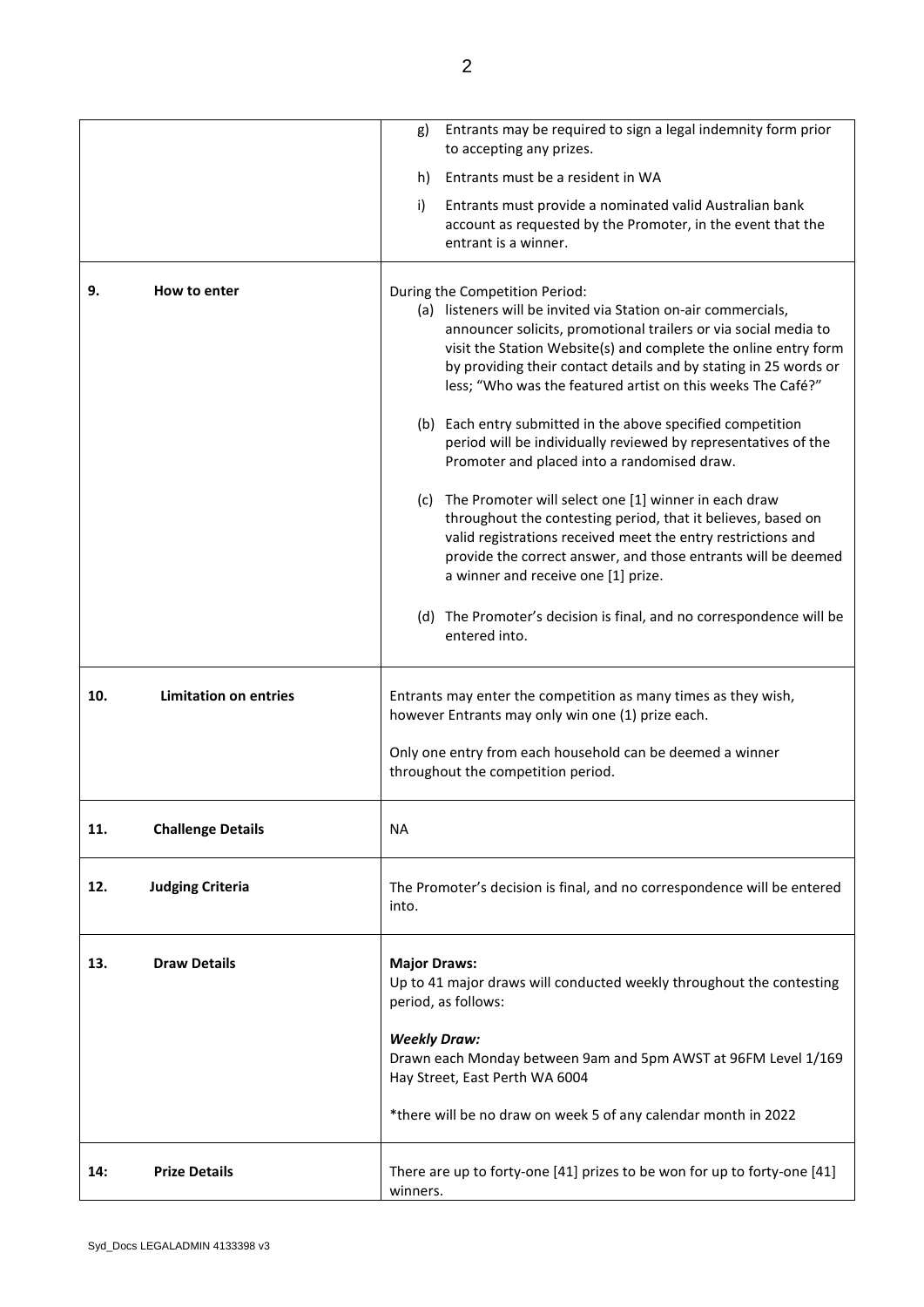|     |                                                            | Prize: \$100 cash                                                                                                                                                                                                                                                                                                                    |
|-----|------------------------------------------------------------|--------------------------------------------------------------------------------------------------------------------------------------------------------------------------------------------------------------------------------------------------------------------------------------------------------------------------------------|
|     |                                                            | If an Entrant is deemed a winner, they will receive one (1) prize only.                                                                                                                                                                                                                                                              |
|     |                                                            | Prizes awarded are subject to availability and are at the complete<br>discretion of the Promoter.                                                                                                                                                                                                                                    |
|     |                                                            | No refund or exchange will be given for any prize.                                                                                                                                                                                                                                                                                   |
| 15: | <b>Total Prize Value</b>                                   | Up to \$4,100 (inc GST)                                                                                                                                                                                                                                                                                                              |
| 16: | <b>Winner Notification</b>                                 | Winners will be notified:<br>via SMS;                                                                                                                                                                                                                                                                                                |
| 17. | <b>Publication Details</b>                                 | <b>NA</b>                                                                                                                                                                                                                                                                                                                            |
| 18: | <b>Prize Claim and Delivery</b>                            | Winners may be required to prove their identity and show evidence as<br>documented on their birth certificate, driver's licence or passport<br>before any prize is rewarded.                                                                                                                                                         |
|     |                                                            | Winners may also be required to provide any documentation which the<br>Promoter and/or the Promoter's insurer reasonably requests for the<br>purposes of prize redemption.                                                                                                                                                           |
|     |                                                            | If the prize has been arranged for a certain time/date then the winner<br>must be available to take this as specified by the Promoter. If the<br>winner is unable to facilitate this, then they may be required to forfeit<br>the prize.                                                                                             |
|     |                                                            | The Promoter will not be liable for prizes that are damaged or lost in the<br>mail or not delivered to the winner due to external circumstances<br>outside of the Promoter's control. No compensation or replacement<br>prizes will be offered.                                                                                      |
|     |                                                            | Bank Transfer - The prize will be transferred to the winner's nominated<br>bank account via electronic funds transfer (or to the nominated bank<br>account of the winner's parent/guardian if the winner is under 18 years<br>of age). This may take up to 4 weeks to show up in the winning<br>contestant's nominated bank account. |
| 19. | <b>Prize Claim Date and Time</b><br>& Unclaimed Prize Draw | <b>Prize Claim</b><br>Unless otherwise specified by The Promoter prize/s must be claimed<br>within 3 months from the date of the contest and win.                                                                                                                                                                                    |
|     |                                                            | If the winner does not claim their prize(s) within a three-month period,<br>they will forfeit their prize.                                                                                                                                                                                                                           |
|     |                                                            | The Promoter will not be liable for prizes that are damaged or lost in the<br>mail or not delivered to the winner due to external circumstances<br>outside of the Promoter's control. No compensation or replacement<br>prizes will be offered.                                                                                      |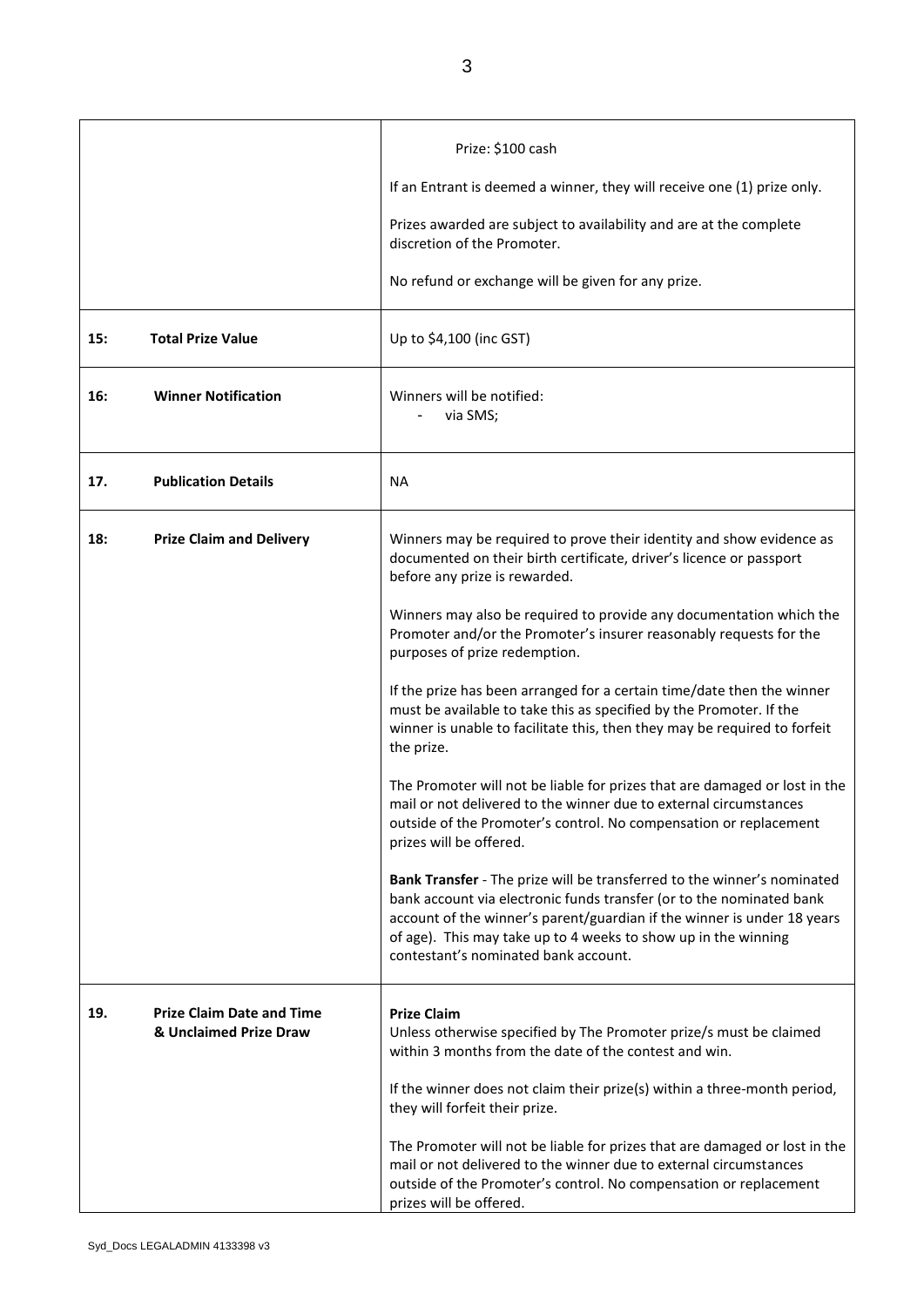|                                  | Unclaimed prize draw<br>There will be no unclaimed prize draw.                                                                                                                                                                                                                                                                                                                                                                                                                                                                             |
|----------------------------------|--------------------------------------------------------------------------------------------------------------------------------------------------------------------------------------------------------------------------------------------------------------------------------------------------------------------------------------------------------------------------------------------------------------------------------------------------------------------------------------------------------------------------------------------|
| <b>Special conditions</b><br>20. | General<br>The Promoter's decision is final, and no correspondence will be entered<br>into regarding the award of any prize or the pronouncement of a winner<br>or winners (as applicable).                                                                                                                                                                                                                                                                                                                                                |
|                                  | Prizes awarded are subject to availability and are at the complete<br>discretion of the Promoter.                                                                                                                                                                                                                                                                                                                                                                                                                                          |
|                                  | Should any elements of the prize be changed, moved, cancelled or not<br>available for any unforeseen reason or for reasons outside of the<br>Promoter's control (including for example COVID-19), the Promoter<br>takes no responsibility and the Prize Winners will not be compensated.                                                                                                                                                                                                                                                   |
|                                  | Prior to acceptance of any prize, the Promoter may require the winner<br>to sign documents including a prize acceptance form, consent to<br>broadcast (such as an image or footage release), liability or publicity<br>waiver or indemnity form. Any winner that fails to sign any required<br>documentation as requested by the Promoter may be disqualified from<br>the promotion.                                                                                                                                                       |
|                                  | It may also be a condition of being a prize winner that winners be<br>available for on-air interviews and/or in-studio and/or on location<br>interviews, photos or videos as part of redeeming a prize.                                                                                                                                                                                                                                                                                                                                    |
|                                  | Should there be any technical malfunctions for any reason, the<br>Promoter has the option to extend the time period for giveaways<br>and/or change the specified day. The Promoter will then stipulate on air<br>the new end time of the competition. Where applicable, contestants<br>may at the absolute discretion of the Promoter be awarded the prize off<br>air.                                                                                                                                                                     |
|                                  | <b>Information collected</b><br>The Entrant acknowledges and agrees that their personal information<br>will be collected for the purpose of administering the competition and<br>arranging for the prize to be provided to the winning Entrants, and<br>otherwise in accordance with the Promoter's privacy statement at<br>http://www.arn.com.au/about-us/privacy-policy/.                                                                                                                                                                |
|                                  | <b>Contesting dates</b><br>Contesting dates for prize giveaways is at the absolute discretion of the<br>Promoter. Should for any reason the contesting dates need to change<br>(for example, due to talent being unavailable, technical difficulties with<br>the phones or other equipment, and/or any changes to prize<br>availability) the Promoter will communicate the date change on air,<br>online and/or on social. The Promoter also has the option to extend the<br>existing contesting day should it be required for any reason. |
|                                  | Promoter's right to request further information                                                                                                                                                                                                                                                                                                                                                                                                                                                                                            |
|                                  | The Promoter, in its sole and absolute discretion, may request for more<br>information with respect to an entry. Contact by the Promoter or the<br>Station does not mean that the entry is deemed the winner.                                                                                                                                                                                                                                                                                                                              |
|                                  | Promoter's right to exclude any entrant                                                                                                                                                                                                                                                                                                                                                                                                                                                                                                    |

**I**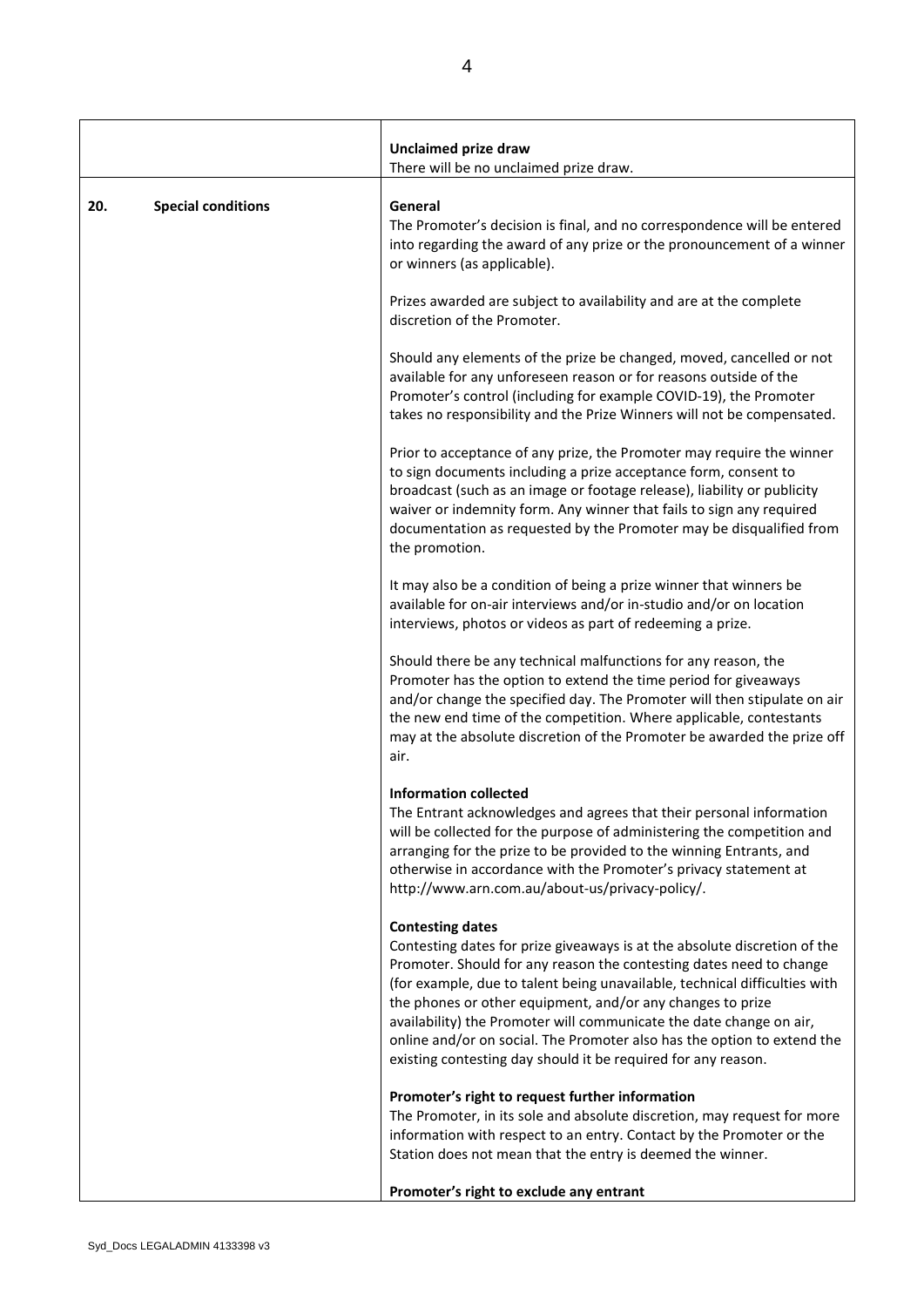| The Promoter reserves the right to exclude any entrant in its absolute<br>discretion, including should it deem an entrant to be unsuitable for<br>participation in the promotion.                                                                                                                                                                                                                                                                                                                                                                                                                                                                                                                                 |
|-------------------------------------------------------------------------------------------------------------------------------------------------------------------------------------------------------------------------------------------------------------------------------------------------------------------------------------------------------------------------------------------------------------------------------------------------------------------------------------------------------------------------------------------------------------------------------------------------------------------------------------------------------------------------------------------------------------------|
| Photos/Videos/25 word answers and other material submitted as part<br>of Entry<br>By entering this competition, Entrants agree that:<br>All photos, videos or other material submitted as part of their<br>٠<br>entry are owned by them;<br>Materials do not contain images or copyright materials of<br>$\bullet$<br>anyone else unless they have the express consent of that<br>person(s);<br>Materials do not contain anything which is (as determined by<br>$\bullet$<br>the Promoter in its discretion) obscene, defamatory,<br>discriminatory or otherwise inappropriate.<br>For the avoidance of doubt, the Promoter reserves the right to<br>invalidate any entry which does not meet the criteria above. |
| Consent to further contact by the Station<br>By entering this Promotion you agree that the Promoter or its related<br>entities can contact you for future promotions, including but not limited<br>to, using your details and broadcasting them on air and/or online.                                                                                                                                                                                                                                                                                                                                                                                                                                             |
| The Promoter will only collect and use your details in accordance with<br>its Privacy Policy at http://www.arn.com.au/about-us/privacy-policy/                                                                                                                                                                                                                                                                                                                                                                                                                                                                                                                                                                    |
| Consent to broadcast participation in contest<br>By entering this competition, Entrants grant to the Promoter a<br>perpetual, non-exclusive, royalty free licence to use their name, image,<br>voice, likeness, biographic information or any other material that<br>identifies them, including any photographic, visual or sound recordings<br>of the same (collectively, Recordings), for the purposes of conducting<br>the competition and for marketing and promotional purposes. This<br>licence includes any social media material published in accordance with<br>the Competition.                                                                                                                         |
| Indemnity<br>Contestants indemnify the Promoter and its related entities against any<br>claim, action, proceeding, loss or expense arising out of any liability for<br>claims by a third party, or any claims they may have, caused by or in<br>connection with their participation in the Competition or the<br>acceptance of any prize. The Promoter has no ongoing liability to the<br>entrant or their nominated person, for any reason whatsoever.                                                                                                                                                                                                                                                           |
| <b>Clues and Hints</b><br>The Promoter reserves the right to provide hints and clues prior to the<br>contesting segment. Clues may be given away, without limitation, via<br>television, websites, social networking sites and/or on the radio, at the<br>absolute discretion of the Promoter. Clues and hints may be also<br>provided to the contestant during the quiz. Clues and hints will be given<br>at the complete discretion of the Promoter who reserves the right to<br>award additional clues or hints but is under no obligation or expectation<br>to do so.                                                                                                                                         |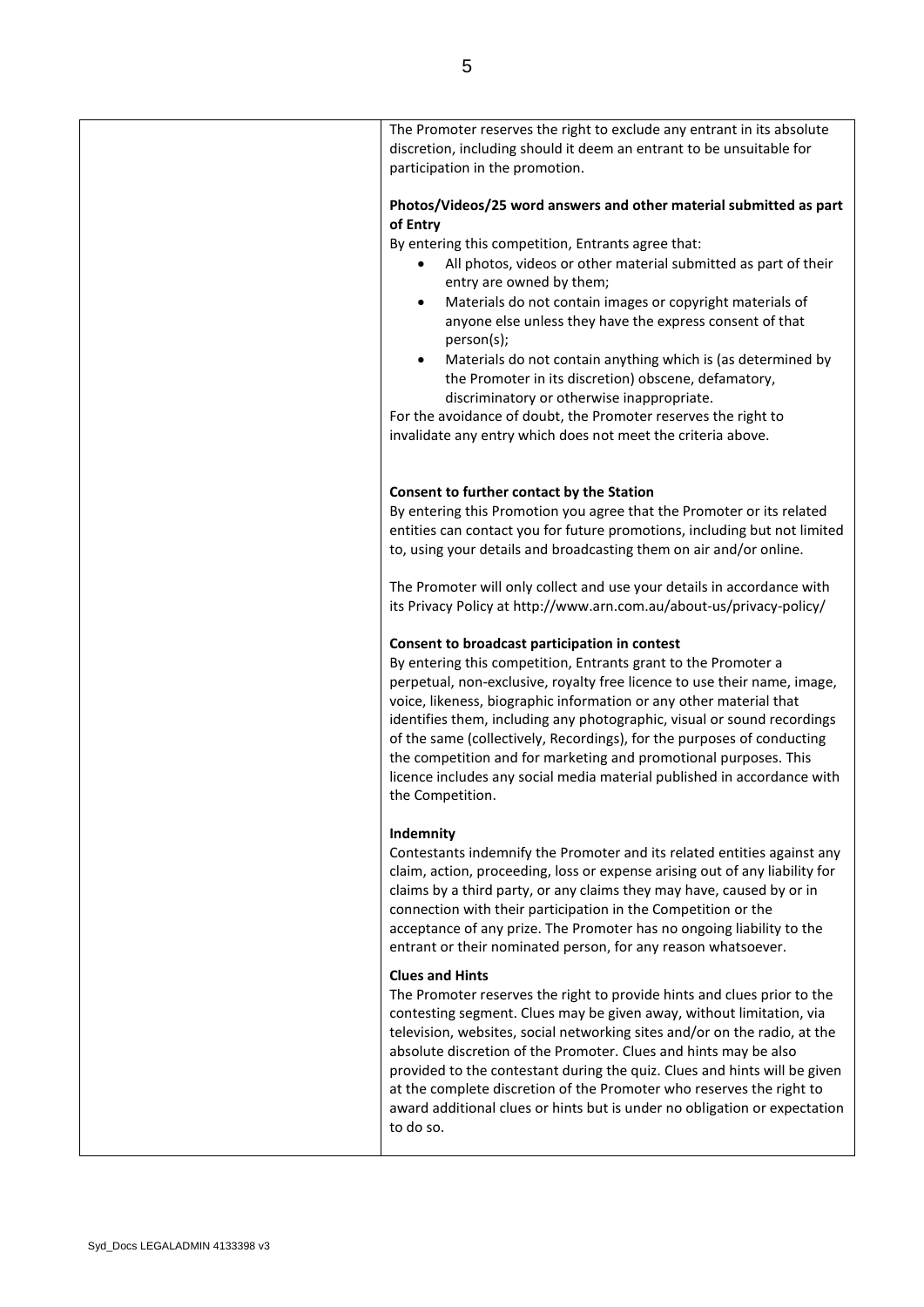**The Australian Radio Network General Terms and Conditions as published on the Station Website and available from the Stations reception on request subject to such variations may be provided for in this Schedule.**

# **AUSTRALIAN RADIO NETWORK**

### **General Terms and Conditions for Promotions & Competitions**

The following document covers all promotions and competitions run by this radio station both On-Air & Online. There are sometimes additional Terms and Conditions applicable to certain competitions, these competition specific Terms can be found in the link under the relevant competition section contained on this site.

#### 1. **THIS DOCUMENT:**

- 1.1 The following General Terms & Conditions apply to all competitions, giveaways and promotions ("**Promotion/s**") run by this ("**Radio Station**").
- 1.2 In the event that a Competition Terms and Condition Schedule ("**Schedule**") has been published in respect of a Promotion then these General Terms and Conditions are subject to all terms and variations as are specified in the Schedule for the purposes of that Promotion.
- 1.3 The "**Promoter**" is the operating entity of the Radio Station unless otherwise specified in a Schedule for the Promotion.
- 1.4 These General Terms and Conditions and the terms and conditions of any applicable Schedule are collectively referred to as the "**Terms and Conditions**".

#### 2. **CONDITIONS OF ENTRY:**

2.1 By submitting an entry to a Promotion, the entrant acknowledges and agrees to be bound by the Terms and Conditions.

#### 3. **WHO MAY ENTER PROMOTIONS:**

- 3.1 Promotions are open to permanent residents in the State or Territory in which details of the Promotion are broadcast by the Radio Station unless otherwise specified in the Terms and Conditions.
- 3.2 Some Promotions will only be open to persons who are 18 years of age or older at the time of lodging their entry.
- 3.3 The Promoter may specify health, fitness or other requirements for entry if a Promotion requires any form of participation on the part of the entrant or other persons. Such requirements will be determined by the Promoter at its discretion with regard to the health and safety of all participants.
- 3.4 The Promoter may at its discretion withdraw or exclude any person from the Promotion or participation in any prize based on that person's health or medical history.
- 3.5 Unless otherwise stated in a Schedule for a Promotion, each entrant may only enter a Promotion once.
- 3.6 Entries can only be made in an individual's own name and in their own capacity and no entry can be made for or on behalf of any other person, venture or organisation.
- 3.7 Promotions are not open to: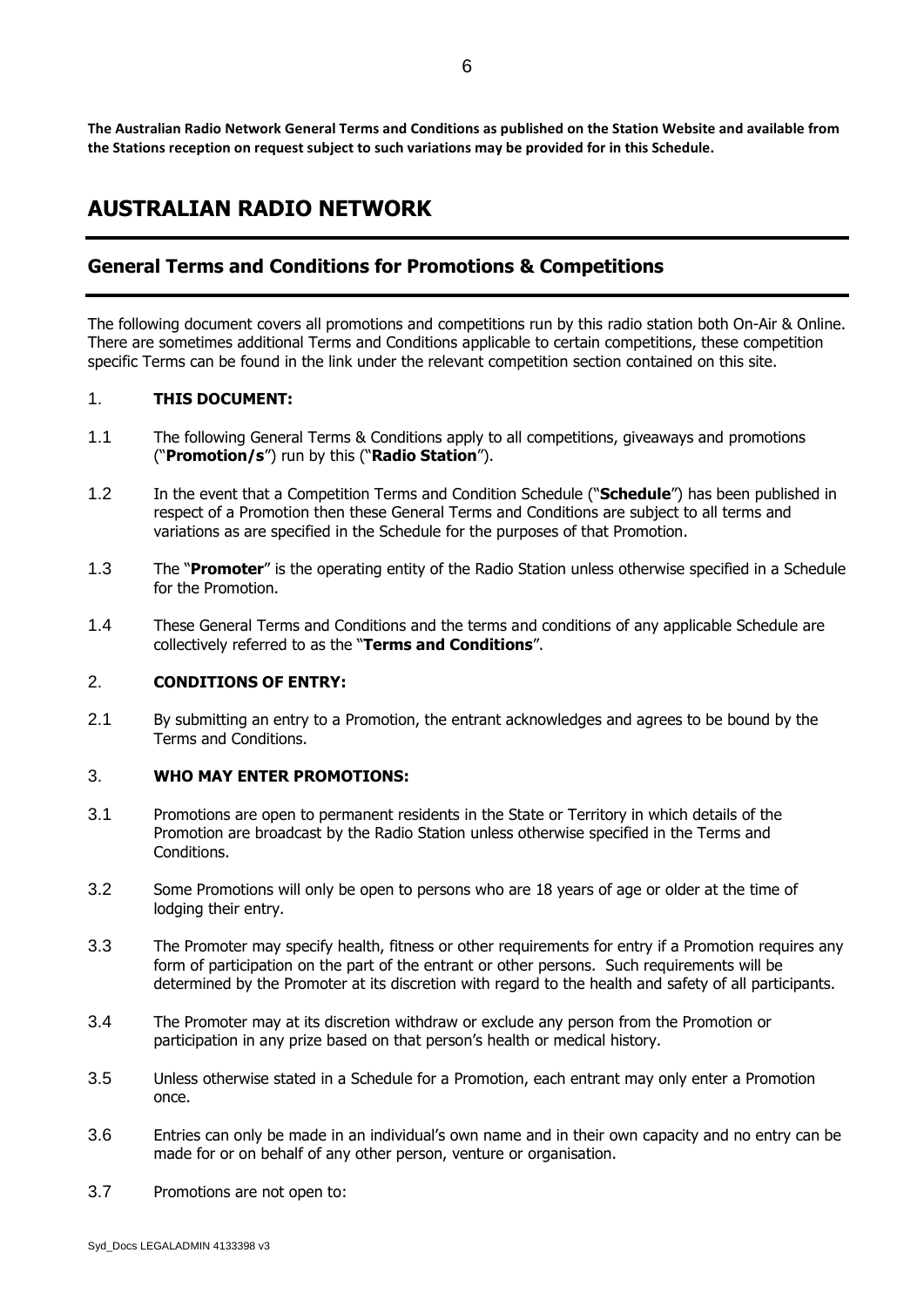- (a) employees of, or contractors to, the Promoter or any of its agencies involved with the Promotion;
- (b) the spouse, de facto spouse, parent, natural or adopted child, or sibling (whether natural or adopted by a parent) of such employees and contractors (whether or not they live in the same household);
- (c) any person who is discovered to have used or attempted to use any more than one name in order to qualify to win any Promotion run by the Promoter except in the case of a legal change of name;
- (d) any person where that person or anyone from the same family or household has won a prize or prizes from the Promoter on the radio station or on any station owned or controlled by the Australian Radio Network valued either individually or collectively at more than **\$500 in the 30 days** prior to the commencement of the Promotion, or **\$20,000 in the 6 months** prior to the commencement of the Promotion.
- 3.8 Entrants must not have any prior criminal convictions, AVOs or Police records and the Promoter reserves the right to terminate their involvement with the Entrant if this sub-clause is found to be in breach at any time throughout the contesting period.
- 3.9 All contestants acknowledge and agree that the Promoter can rely on the Terms and Conditions and in particular, this Clause 3 even if the Promoter only learns of a person's ineligibility after the Promoter has or appears to have awarded the prize to the ineligible person. In those circumstances, the Promoter can require return of the prize or payment of its value to the Promoter.

#### 4. **ENTRY REQUIREMENTS:**

- 4.1 All entries must be lodged in accordance with the requirements of the Terms and Conditions for the specific Promotion.
- 4.2 The Promoter is entitled at its sole discretion to reject or disqualify any entry which it determines to be incomplete or ineligible or which in the sole opinion of the Promoter contains unlawful, defamatory, offensive or other material which if published or broadcast would place the business interests of the Promoter at risk or adversely effect the goodwill, name or reputation of the Promoter.
- 4.3 All entries in any form, whether written or delivered by email, telephone, SMS or otherwise are deemed received only upon actual receipt of a complete and eligible entry by the Promoter. In the case of online entries by way of website or other communication application, an entry will not be deemed received unless and until a complete and legible entry is received onto the Promoter database. The Promoter shall have no responsibility for the failure of any means of communication whether within the Promoter's control or otherwise.
- 4.4 Where entries are made by SMS, the maximum cost of each SMS is 55 cents (including GST). Participation will only be open to entries submitted from the Participant's own telephone and where such telephone allows caller ID, is SMS compatible and is connected via a service provider which allows the receipt of text and premier messaging.

#### 5. **PRIZES:**

- 5.1 All prizes will be awarded either:
	- (a) where a Schedule applies in respect of the Promotion, as provided for in that Schedule; or
	- (b) in other cases as is published by the Promoter in respect of the Promotion.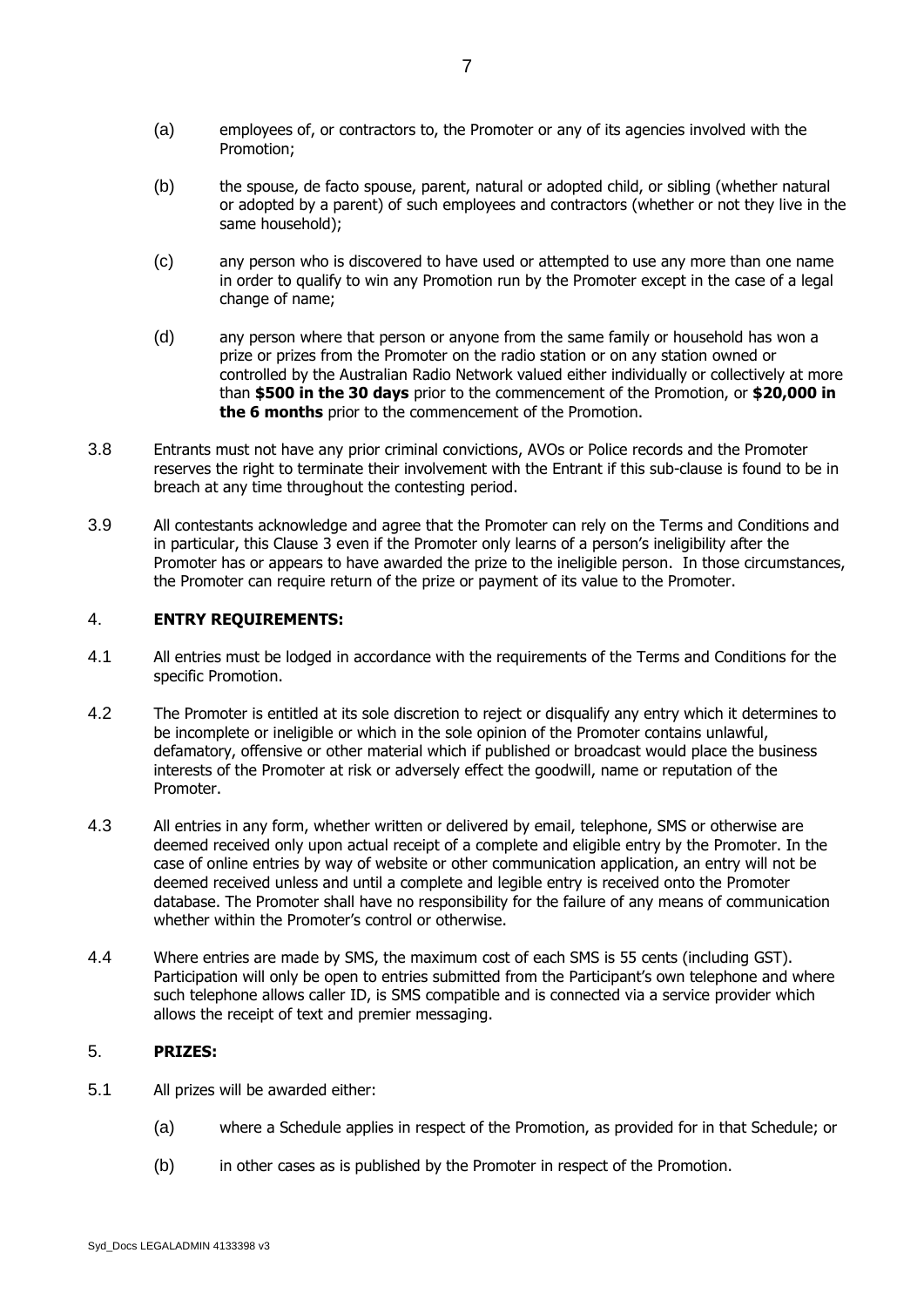- 5.2 All prizes must be collected within 3 months of the date of notification of winners as provided for below. Subject to the regulatory requirements of the individual States or Territories, prizes not collected within 3 months will be forfeited and will be redistributed into the prize pool of the associated station and used for alternative contest giveaways. See clause 16 regarding Prize Claim and Delivery.
- 5.3 All prize items are valued based on recommended retail pricing inclusive of GST and the Promoter takes no responsibility for any variation in item values.
- 5.4 Any taxes which may be payable as a consequence of a winner receiving the prize are the sole responsibility of that winner.
- 5.5 Prizes are non-transferable and may not be redeemed for cash.
- 5.6 All "cash" prizes will be paid to by bank transfer to the winner's nominated bank account. Payments will only be made to the account owned by the winner. Winner's must provide the correct details for their nominated bank account and they will not be compensated if incorrect details are provided resulting in cash prizes being paid to the wrong account. Alternatively, winners can request a cheque be drawn, payable to the winner only.
- 5.7 If the specified prize becomes unavailable due to general unforeseen circumstances, the Promoter may substitute a prize of like or equal value, subject to state regulations.
- 5.8 If the specified prize becomes unavailable due to acts of terrorism or acts of god (IE earthquake or other natural disaster). The Promoter and its associated promotional partners will not be liable for replacement of any prize.
- 5.9 If a prize comprises tickets or attendance at any function or event, the Promoter accepts no responsibility or liability in respect of the function or event. Should the function or event be cancelled, postponed or otherwise varied, including but not limited to by the substitution of the promoted performers, then the Promoter has no responsibility to provide alternate or substitute tickets or to provide any cash equivalent in substitute for the tickets. The winner will in all respects be bound by and comply with the terms and conditions applicable to such event or performance including but not limited to the requirements for responsible service of alcohol and the right of the Promoter, the organiser of such a function or event or their respective contractors or representatives the right to refuse the winner and/or any guests of the winner entry or service.
- 5.10 Where a prize includes backstage or other opportunities to meet performers or celebrities, all such opportunities are at the discretion of the relevant artist or celebrity and their management and the Promoter will not be responsible or liable in the event that such meet and greet opportunities do not take place and no replacement tickets, cash substitute or other compensation will be payable in any form by the Promoter in these circumstances.
- 5.11 If a prize includes attending an event where alcohol is served, then a winner and any accompanying guests must be 18 years of age or over and must carry with them at all times during such event valid photographic identification and must provide such proof of age for inspection on request.
- 5.12 If a prize comprises vouchers, then all vouchers will be subject to the terms and conditions of the provider of the vouchers and the expiry date specified by the provider of the voucher.
- 5.13 Unless otherwise specified, the class of travel for a travel prize incorporating an airfare is economy class.
- 5.14 Any prize comprising accommodation will be for accommodation costs only and does not include additional charges (such as mini bar, in-room entertainment, dry cleaning, room service or other additional charges) unless additional room service or other related charges are expressly stated to be included in the Schedule for the Promotion.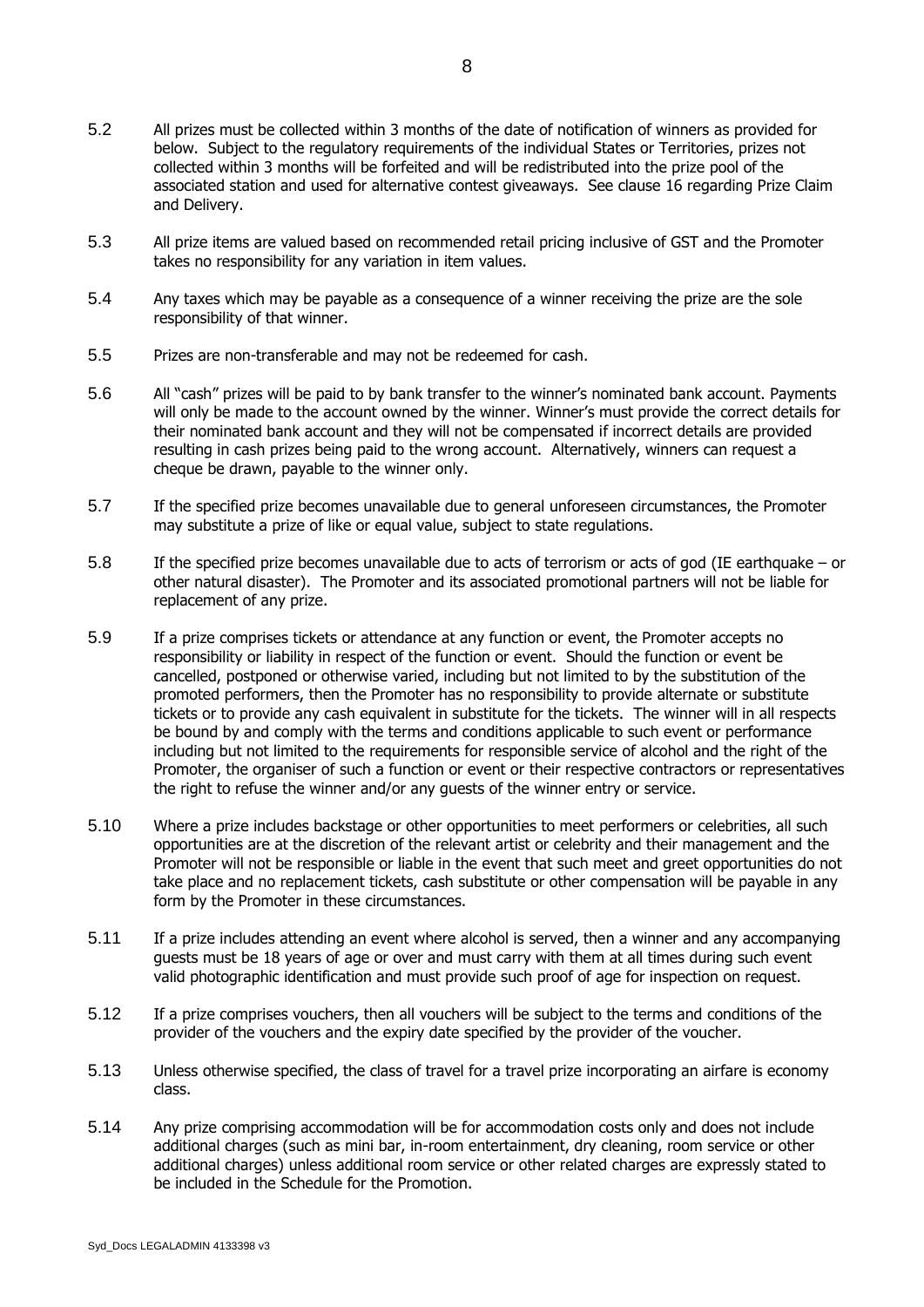- 5.15 All prizes awarded are for the benefit of the entrant only unless otherwise specified in a Schedule for the Promotion and are non-transferable. Prizes must be used within the applicable time frames and dates specified for the purposes of the Promotion and may be subject to availability and school holiday or peak season exclusions.
- 5.16 Where a prizes includes travel, it is the responsibility of the winner to take out appropriate travel and related insurance at their own cost.
- 5.17 If a prize includes overseas travel then unless otherwise specified in a Schedule for the Promotion, the prize will exclude applicable Government taxes and charges. It is the responsibility of the entrant to ensure they and any accompanying persons hold valid passports and comply with all legal and regulatory requirements for the travel component of any prize. All travel is at the entrant's own risk and the Promoter accepts no liability or responsibility whatsoever in respect of loss or injury caused during such travel. Failure for any reason to utilise a prize comprising travel within the specified dates will result in the forfeiture of the prize.
- 5.18 The Promoter may at its absolute discretion withdraw or exclude any person from the Promotion or participation in any prize if that person at any time behaves in a manner which in the opinion of the Promoter or the staff contractors or representatives of the operator of any event comprising a prize in a Promotion is inappropriate or offensive or is or could be considered antisocial, dangerous or threatening or which may cause injury to themselves or any other person.
- 5.19 The decision of the Promoter will be final in determining the winner of each Promotion. This will include but not be limited to adjudicating on whether answers to quizzes are correct or otherwise and in the event of a tie or draw in a Promotion determining at its discretion which entrant shall be declared the winner.
- 5.20 If the Promoter becomes aware at any time, including after a winner has been announced, that an entrant has not complied with these Terms and Conditions or other terms and conditions of the Promotion, the entrant will have no entitlement to any prize and, as required by the Promoter, must return or repay the full value of any prize received.

#### 6. **PARTICIPATION IN ACTIVITIES AND PRIZES AND INDEMNITY:**

- <span id="page-8-0"></span>6.1 Any entrant or winner participating in any activity for the purposes of the Promotion or in respect of any prize agrees to fully release and indemnify to the maximum extent permissible by law, the Promoter and Australian Radio Network and their respective contractors, employees, directors and officers in respect of any claim for accident, injury, property damage, financial lossor loss of life in connection with the entrant or winner's participation in the Promotion or prize.
- 6.2 The indemnity granted by each entrant and winner to the Promoter and Australian Radio Network and their respective contractors, employees, directors and officers pursuant to Clause 6.1 includes in respect of any cost, loss, expense, damage or liability whether direct or indirect or consequential, (present or future), and any fine or penalty incurred by the entrant or winner.
- 6.3 In respect of any prize comprising travel or any other activity, the winner expressly acknowledges that undertaking such travel or activity is at the winners own risk and sole discretion and that the winner will make their own assessment of the risks and of their own suitability to participate in or to undertake such activity or travel.
- 6.4 Each entrant and winner may at the discretion of the Promoter be required to execute a Deed of Indemnity & Release prior to their participation in a Promotion or prize in a form determined by the Promoter. The Promoter may deem an entrant ineligible to participate in a Promotion or ineligible to win a prize if they fail to provide such release or indemnity on request.
- 6.5 Unless otherwise specified in the applicable competition Schedule, winners may substitute a proxy to take part on their behalf – full details of proxy will need to be provided to the promoter prior to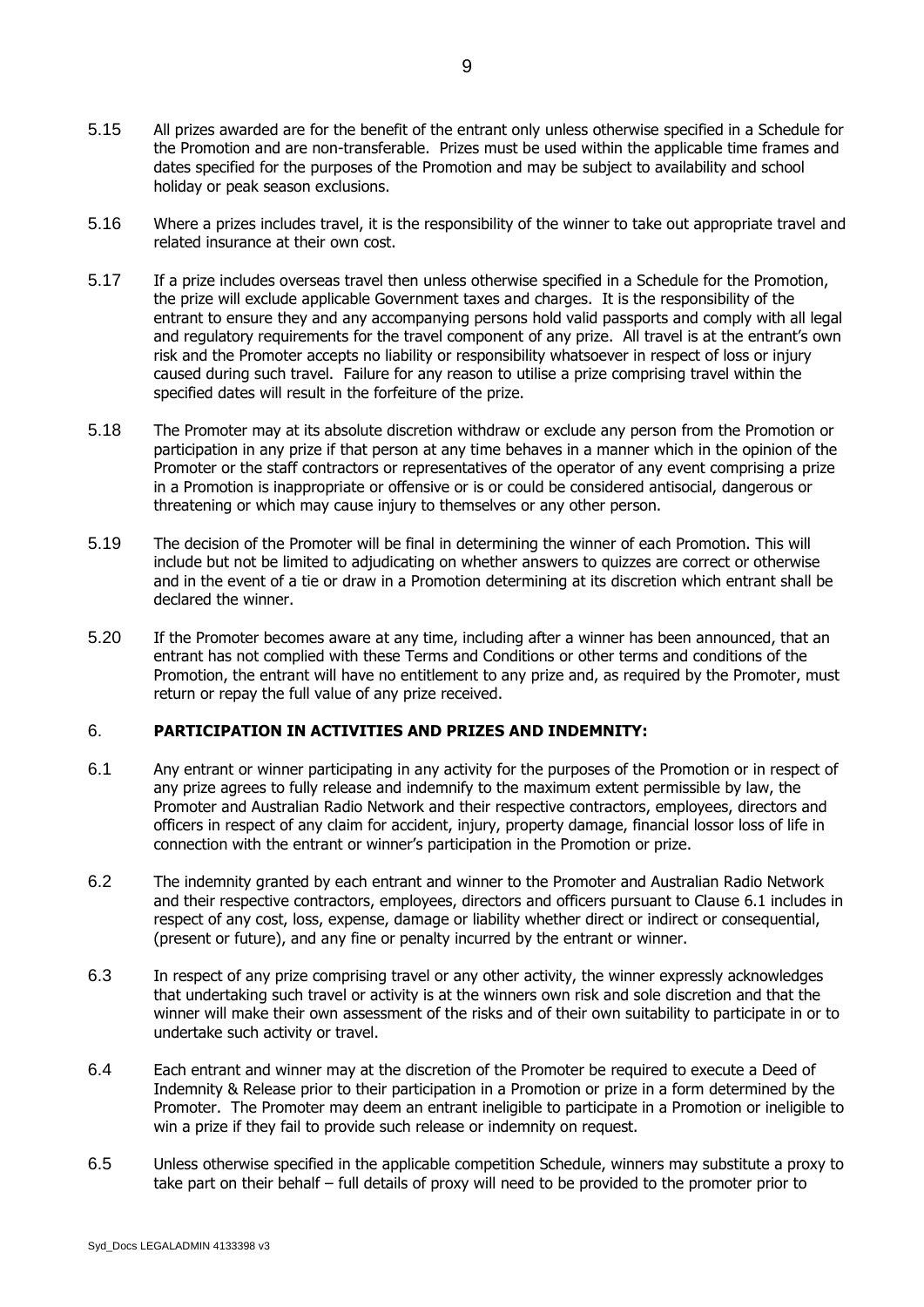activity commencement. Such proxy to provide a release and indemnity in accordance with clause [6.1](#page-8-0) and otherwise to be bound by the Terms and Conditions of the Promotion.

6.6 Where an entrant or winner is under the age of 18, their parent or guardian will be required to sign the necessary indemnity and consent forms in order for the entrant to participate in the Promotion or prize.

#### 7. **PRIZE COLLECTION:**

- 7.1 Prizes must be claimed in person unless the winner is advised otherwise by the Promoter. The winner will be required to provide photographic identification for the purposes of collecting the prize. The collection of prizes is the sole responsibility of the winner.
- 7.2 For cash prizes, photographic identification must be provided in person at least 5 business days in advance of the intended pick up date to enable cheques to be drawn. Photographic identification will also be required when collecting the prize.
- 7.3 Lost cheques will only be reissued within 6 months of their original issue date and only once.
- 7.4 A copy of the Terms and Conditions and/or a signed receipt and acknowledgement must be signed and endorsed by any winner to indicate his/her understanding and acceptance of these terms.
- 7.5 Prizes will only be awarded following winner validation and verification. The determination of the Promoter or such judges as are nominated by the Promoter are final and no correspondence will be entered into.
- 7.6 If a prize is mailed to an entrant by the Promoter the Promoter shall not be responsible for any replacement or compensation if the prize is lost or is delayed so that for example tickets arrive after their scheduled event. It is at the sole discretion of the Promoter whether or not to mail any prize.

#### 8. **PUBLICITY:**

- 8.1 Each entrant consents to the content of their entry and any telephone entries or other call with the Promoter being recorded, broadcast and published online by the Promoter without payment.
- 8.2 If an entrant submits a photograph as part of a Promotion the entrant consents and hereby grants to the Promoter all rights necessary for the Promoter to edit and publish on its website the photograph at the Promoter's discretion and for other publicity purposes associated with the promotion of the Radio Station. The entrant warrants to the Promoter that all parties shown in the photograph have provided their consent for the purposes of the Promotion and that the photograph is in fact a photograph of the entrant where this is a requirement of the Promotion.
- 8.3 Acceptance of a prize constitutes permission for the Promoter to use winner's name, suburb of residence, recording of winner's voice, photos and likeness and filming for advertising and promotional purposes by the Promoter for broadcast by radio and for use on line without compensation, unless otherwise prohibited by law. The winners name will NOT be used or listed in any other form of media without the explicit and written permission of the winner.

#### 9. **EXCLUSION OF LIABILITY:**

- 9.1 The Promoter takes no responsibility for the loss of prizes due to incorrect or imprecise delivery details provided by an entrant.
- 9.2 The Promoter makes no representations or warranties as to the quality, suitability or merchantability of any goods or services offered as prizes.
- 9.3 To the extent permitted by law, the Promoter is not liable for any loss suffered or sustained to personal property and including, but not limited to consequential (including economic) loss by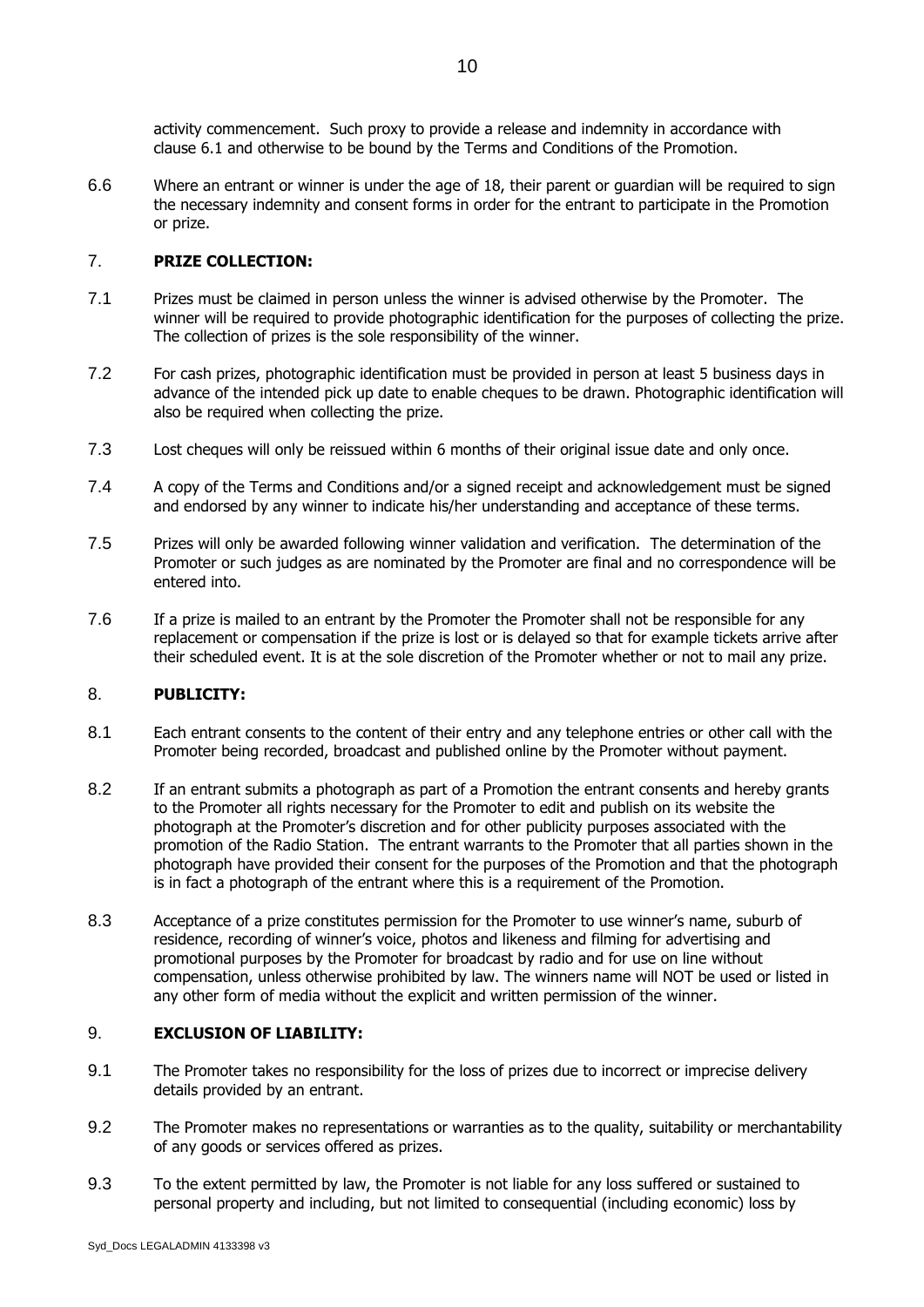reason of any act or omission, deliberate or negligent, by the Promoter, or its servants or agents, in connection with the arrangement for supply, or the supply, of any goods or services by any person to the prize winner(s) and, where applicable, to any persons accompanying the winners.

9.4 A winner (or his or her guests, parent or guardian as appropriate) may be required to sign and return any liability release provided by the Promoter and/or its contractors as a condition of the prize being awarded. Failure to return the signed releases and indemnities will result in the entitlement to the prize being forfeited and the selection of another winner.

#### 10. **OWNERSHIP OF ENTRIES:**

10.1 All entries (whether in written, audio or visual form, or a combination of those) become and remain the property of the Promoter (subject to the limits contained in the Privacy Statement).

#### 11. **DISQUALIFICATION:**

- 11.1 The Promoter is not responsible for lost, interrupted communications or unavailable network server or other connections, failed telephone, mid-delivery or computer transmissions or other errors of any kind, whether human, mechanical or electronic. For the avoidance of doubt, the Promoter is not responsible for technical delays associated with the IP delivery or the carriage service. Entrants in promotions that involve a cue to call may experience varying delays depending on their mode of reception.
- 11.2 The Promoter assumes no responsibility for any error, defect, delay, theft or unauthorised access to or alternation of entries. Subject to any written directions given under the applicable law, if for any reason, the Promotion is not capable of operating as planned, including infection by computer viruses, tampering, unauthorised intervention, fraud or any other causes beyond the control of the Promoter which corrupts or affects the administration, security, fairness, or proper conduct of the Promotion, then the Promoter reserves the right, at its sole discretion, to cancel, terminate, modify or suspend the Promotion.
- 11.3 The Promoter reserves the right, in its sole discretion, to disqualify any individual for:
	- (a) tampering with the entry process, including exceeding any limitation on the numbers of entries, or any other process as determined by the Promoter that in any way affects the fairness of the promotion;
	- (b) tampering with the operation of the Promotion or any web site of the Promoter or associated with the Promotions;
	- (c) acting in violation of these Terms and Conditions; or
	- (d) acting in an unsportsmanlike or disruptive manner.
- 11.4 If an entrant selected as winner is found to be in breach of these Terms and Conditions a new winner may be selected and, in the event that the entrant in breach has been awarded a prize, the entrant may be required to return the prize or reimburse the value of the prize to the Promoter.

#### 12. **TERMINATION:**

12.1 Subject to the regulatory requirements in each State or Territory, the Promoter may at its discretion vary the Terms and Conditions or terminate, vary the Terms of Conditions for Promotion or terminate entirely a promotion.

#### 13. **PARTICIPATION:**

13.1 Participation in the Promotion constitutes the entrant's unconditional agreement to and acceptance of the Terms and Conditions. The Terms and Conditions may change from time to time. The